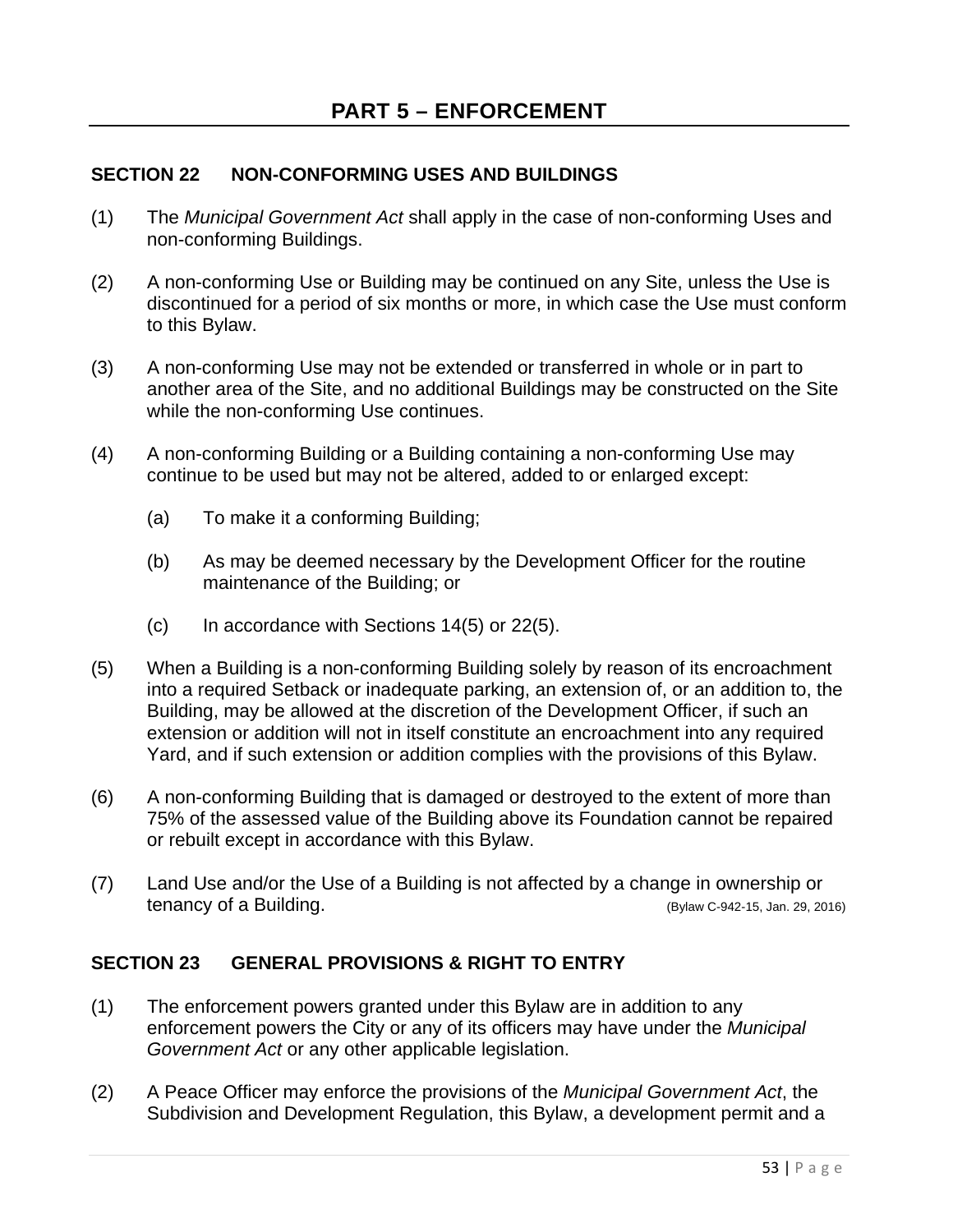subdivision approval. Enforcement action may be in the form of Municipal Ticket or Violation Ticket.

(3) For the purposes of Section 542 of the *Municipal Government Act*, a Bylaw Officer and a Development Officer are designated officers of the City of Spruce Grove. (C-973-16, November 16, 2016)

## **SECTION 24 CONTRAVENTION**

- (1) A person is guilty of an offence when allowing or commencing any development that:
	- (a) Contravenes or does not comply with the provisions of this Bylaw;
	- (b) Requires a Development Permit which has not been issued;
	- (c) Is contrary to a Development Permit that has been issued, or a subdivision approval that has been given or a condition of a Permit or approval;
	- (d) Contravenes a Stop Order; or
	- (e) Contravenes the *Municipal Government Act*.
- (2) Each day that an offence has occurred may be considered to be a separate offence. (C-973-16, November 16, 2016)

### **SECTION 25 MUNICIPAL TICKETS**

- (1) A Peace Officer is hereby authorized to issue a municipal ticket to any person who the Peace Officer has reasonable and probable grounds to believe has contravened any part of this Bylaw.
- (2) The municipal ticket must contain:
	- (a) The name of the person contravening the Bylaw;
	- (b) The offence;
	- (c) The specified penalty established in the Development Fees and Fines Bylaw; and
	- (d) Due date of payment.
- (3) A municipal ticket will be prepared by the Peace Officer and delivered to the appropriate persons by the Peace Officer, by registered mail or via document Service Company providing an affidavit of service.
- (5) A person who is guilty of an offence is liable to pay the amount specified on the ticket as established in the Development Fees and Fines Bylaw.